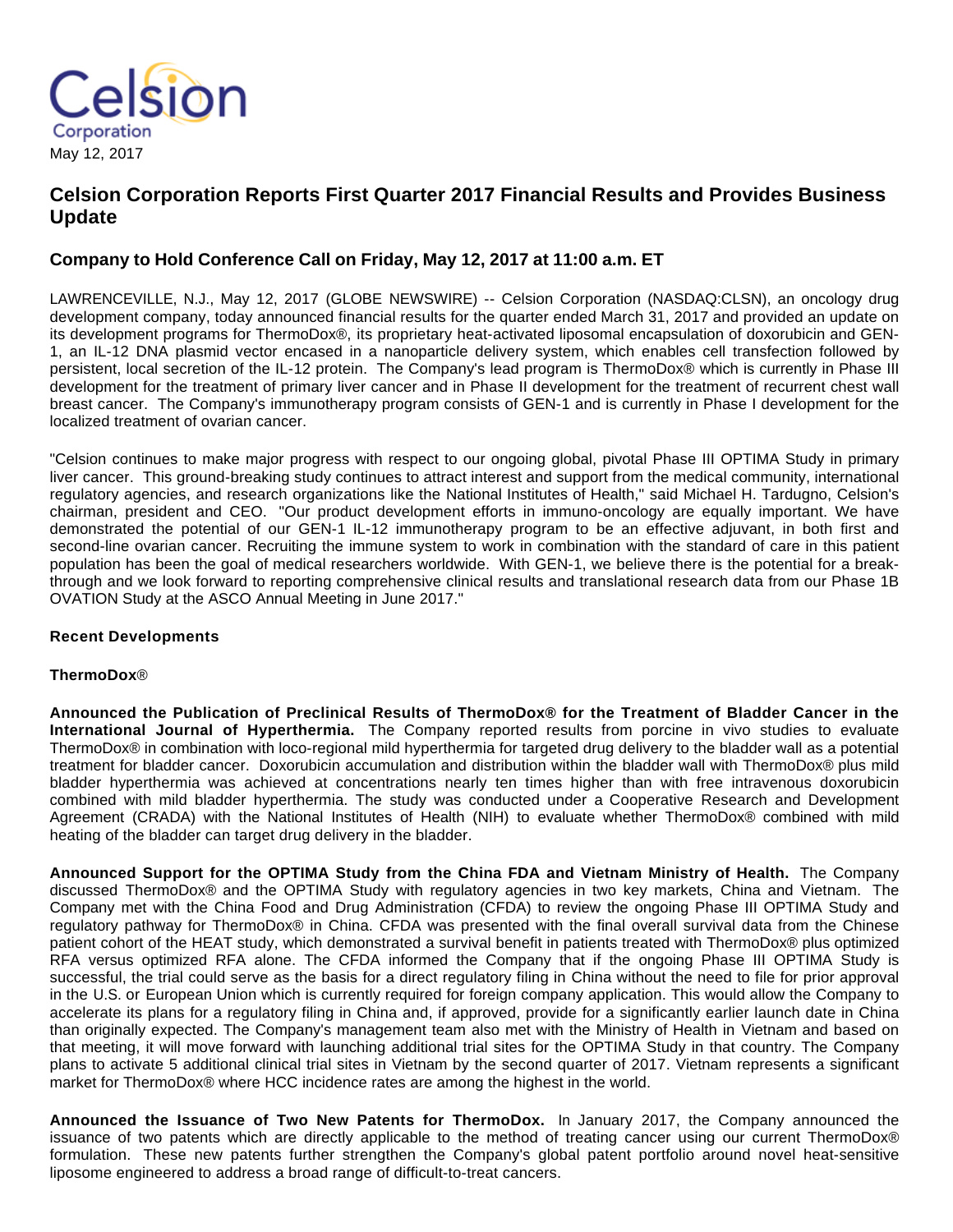#### **GEN-1 Immunotherapy**

**Announced Continuing Positive Data from the OVATION Study in Newly Diagnosed Advanced Ovarian Cancer Patients.** In January 2017, the Company announced data from the first four cohorts of patients in its Phase Ib dose escalating clinical trial (the OVATION Study) combining GEN-1 with the standard of care for the treatment of newlydiagnosed patients with advanced ovarian cancer who will undergo neoadjuvant chemotherapy followed by interval debulking surgery. In the first twelve patients dosed in the OVATION Study, GEN-1 plus standard chemotherapy produced impressive results, with no dose limiting toxicities and highly promising efficacy signals in this difficult to treat cancer. The efficacy data included highly encouraging tumor response rates - 100% disease control rate (DCR) and 75% objective response rate (ORR), successful surgical resections of the eligible patients' tumors, impressive pathological responses and dramatic, clinically meaningful drops in CA-125 protein levels. In February 2017, the Company presented two posters at the American Society of Clinical Oncology (ASCO) - Society for Immunotherapy of Cancer (SITC) Clinical Immuno-Oncology Symposium held from February 23 - 25, 2017 in Orlando, FL. The ASCO-SITC Clinical Immuno-Oncology Symposium focused on the latest clinical and translational research in immuno-oncology and the implications for clinical care.

## **Corporate Development**

**Raised \$6.8 Million Through Two Equity Offerings in December 2016 and February 2017.** The Company completed two equity offerings of shares of common stock, or pre-funded warrants in lieu thereof, to purchase common stock with institutional healthcare and retail investors totaling \$6.8 million in gross proceeds.

#### **Financial Results**

For the quarter ended March 31, 2017, Celsion reported a net loss of \$5.2 million, or \$0.12 per share, compared to a net loss of \$5.7 million, or \$0.24 per share, in the same period of 2016. Operating expenses were \$4.9 million in the first quarter of 2017 compared to \$5.3 million in the same period of 2016. This decrease was primarily due to lower general and administrative expenses.

Research and development (R&D) costs were relatively constant at \$3.5 million and \$3.4 million in the first quarters of 2017 and 2016, respectively. Clinical development costs for the Phase III OPTIMA Study were \$1.6 million in the first quarter of 2017 compared to \$1.0 million in the same period of 2016 due to higher patient enrollment and investigator grant expenses in the trial. R&D costs for other development programs were lower as a result of the Company's tighter clinical development focus around the pivotal Phase III OPTIMA Study for the treatment of primary liver cancer and the clinical development program for GEN-1 IL-12 immunotherapy for the localized treatment of ovarian cancer coupled with lower costs in the first quarter of 2017 associated with the production of ThermoDox® clinical supplies to support the OPTIMA Study. General and administrative expenses decreased \$0.4 million, from \$1.9 million in the first quarter of 2016 to \$1.5 million in the first quarter of 2017. This 21% decrease in general and administrative expenses in 2017 is primarily the result of reduction in personnel costs and lower professional fees.

Net cash used in operations was \$3.1 million in the first quarter of 2017 compared to \$4.7 million in the same period of 2016. The Company ended the first quarter of 2017 with \$4.5 million of total cash and cash equivalents. In February 2017, the Company raised \$5 million in gross proceeds under a secondary public offering with various institutional and retail investors.

## **Quarterly Conference Call**

The Company is hosting a conference call to provide a business update and discuss year-end 2016 financial results at 11:00 a.m. ET on Friday, May 12, 2017. To participate in the call, interested parties may dial 1-888-282-4591 (Toll-Free/North America) or 1-719-457-2605 (International/Toll) and ask for the Celsion Corporation First Quarter 2017 Earnings Call (Conference Code: 4060768) to register ten minutes before the call is scheduled to begin. The call will also be broadcast live on the internet at [www.celsion.com](https://www.globenewswire.com/Tracker?data=-9_qkTzBH0WmdozliRnLinRwD_vnJVjc6sCzUeu8kTPxOuIThX9uxvlNR5GTHnX3XYcQtyO2TbNH3KlXozKWBg==).

The call will be archived for replay on Friday, May 12, 2017 and will remain available until May 26, 2017. The replay can be accessed at 1-888-203-1112 (Toll-Free/North America) or 1-719-457-0820 (International/Toll) using Conference ID: 4060768. An audio replay of the call will also be available on the Company's website, [www.celsion.com](https://www.globenewswire.com/Tracker?data=-9_qkTzBH0WmdozliRnLiv_fl2JI6A8gFSkVrcIAxvspXaLUewkrZ7_NoXPf7mxv7pnx6CfC8IvYk7Ub6z14gg==), for 90 days after 2:00 p.m. ET Friday, May 12, 2017.

#### **About Celsion Corporation**

Celsion is a fully-integrated oncology company focused on developing a portfolio of innovative cancer treatments, including directed chemotherapies, immunotherapies and RNA- or DNA-based therapies. The Company's lead program is ThermoDox®, a proprietary heat-activated liposomal encapsulation of doxorubicin, currently in Phase III development for the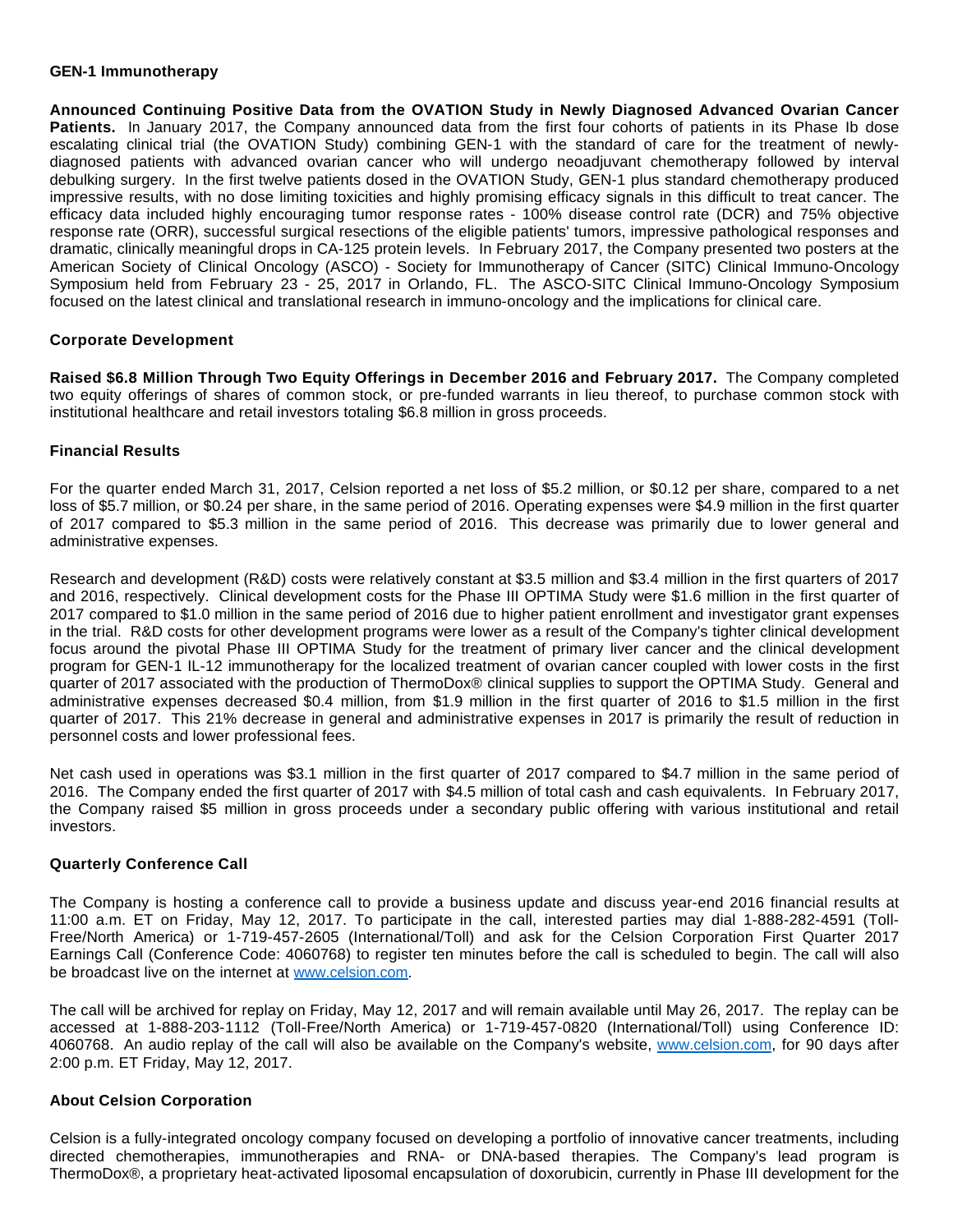treatment of primary liver cancer and in Phase II development for the treatment of recurrent chest wall breast cancer. The pipeline also includes GEN-1, a DNA-based immunotherapy for the localized treatment of ovarian and brain cancers. Celsion has two platform technologies for the development of novel nucleic acid-based immunotherapies and other anticancer DNA or RNA therapies. For more information on Celsion, visit our website: [http://www.celsion.com](https://www.globenewswire.com/Tracker?data=b1PPSkcAJDwiap8u4k9iZlCTM9IgX9RvBsRPV1pJOQh2JUhCxcVx4Ynf5e2kMLIOJDKB-cVr_lRER245aE4SdLwEY5qeNMizKTElCMcZl70=) (CLSN-FIN).

Celsion wishes to inform readers that forward-looking statements in this release are made pursuant to the "safe harbor" provisions of the Private Securities Litigation Reform Act of 1995. Readers are cautioned that such forward-looking statements involve risks and uncertainties including, without limitation, unforeseen changes in the course of research and development activities and in clinical trials; the uncertainties of and difficulties in analyzing interim clinical data, particularly in small subgroups that are not statistically significant; FDA and regulatory uncertainties and risks; the significant expense, time, and risk of failure of conducting clinical trials; the need for Celsion to evaluate its future development plans; possible acquisitions or licenses of other technologies, assets or businesses; possible actions by customers, suppliers, competitors, regulatory authorities; and other risks detailed from time to time in the Celsion's periodic reports and prospectuses filed with the Securities and Exchange Commission. Celsion assumes no obligation to update or supplement forward-looking statements that become untrue because of subsequent events, new information or otherwise.

#### **Celsion Corporation Condensed Statements of Operations (in thousands except per share amounts)**

|                                                                     | <b>Three Months Ended</b><br>March 31, |            |  |
|---------------------------------------------------------------------|----------------------------------------|------------|--|
|                                                                     | 2017                                   | 2016       |  |
| <b>Licensing revenue</b>                                            | 125<br>\$                              | 125<br>\$  |  |
| <b>Operating expenses:</b>                                          |                                        |            |  |
| Research and development                                            | 3,475                                  | 3,441      |  |
| General and administrative                                          | 1,468                                  | 1,863      |  |
| Total operating expenses                                            | 4,943                                  | 5,304      |  |
| Loss from operations                                                | (4,818)                                | (5, 179)   |  |
| Other (expense) income:                                             |                                        |            |  |
| Loss from valuation of earn-out milestone liability                 | (283)                                  | (303)      |  |
| Interest expense, investment income and other income (expense), net | (59)                                   | (234)      |  |
| Total other (expense) income, net                                   | (342)                                  | (537)      |  |
| <b>Net loss</b>                                                     | \$ (5, 160)                            | \$ (5,716) |  |
| Net loss per common share - basic and diluted                       | \$ (0.12)                              | \$ (0.24)  |  |
| Weighted average common shares outstanding - basic and diluted      | 42,425                                 | 23,388     |  |

#### **Celsion Corporation Selected Balance Sheet Information (in thousands)**

| <b>ASSETS</b>                                                          |   | March 31,<br>2017 |   | December 31,<br>2016 |
|------------------------------------------------------------------------|---|-------------------|---|----------------------|
| <b>Current assets</b>                                                  |   |                   |   |                      |
| Cash and cash equivalents                                              | S | 4.470             | S | 2,624                |
| Investment securities and interest receivable on investment securities |   |                   |   | 1,684                |
| Prepaid expenses and other current assets                              |   | 141               |   | 204                  |
| Total current assets                                                   |   | 4.611             |   | 4.512                |
| <b>Property and equipment</b>                                          |   | 370               |   | 463                  |

**Other assets**